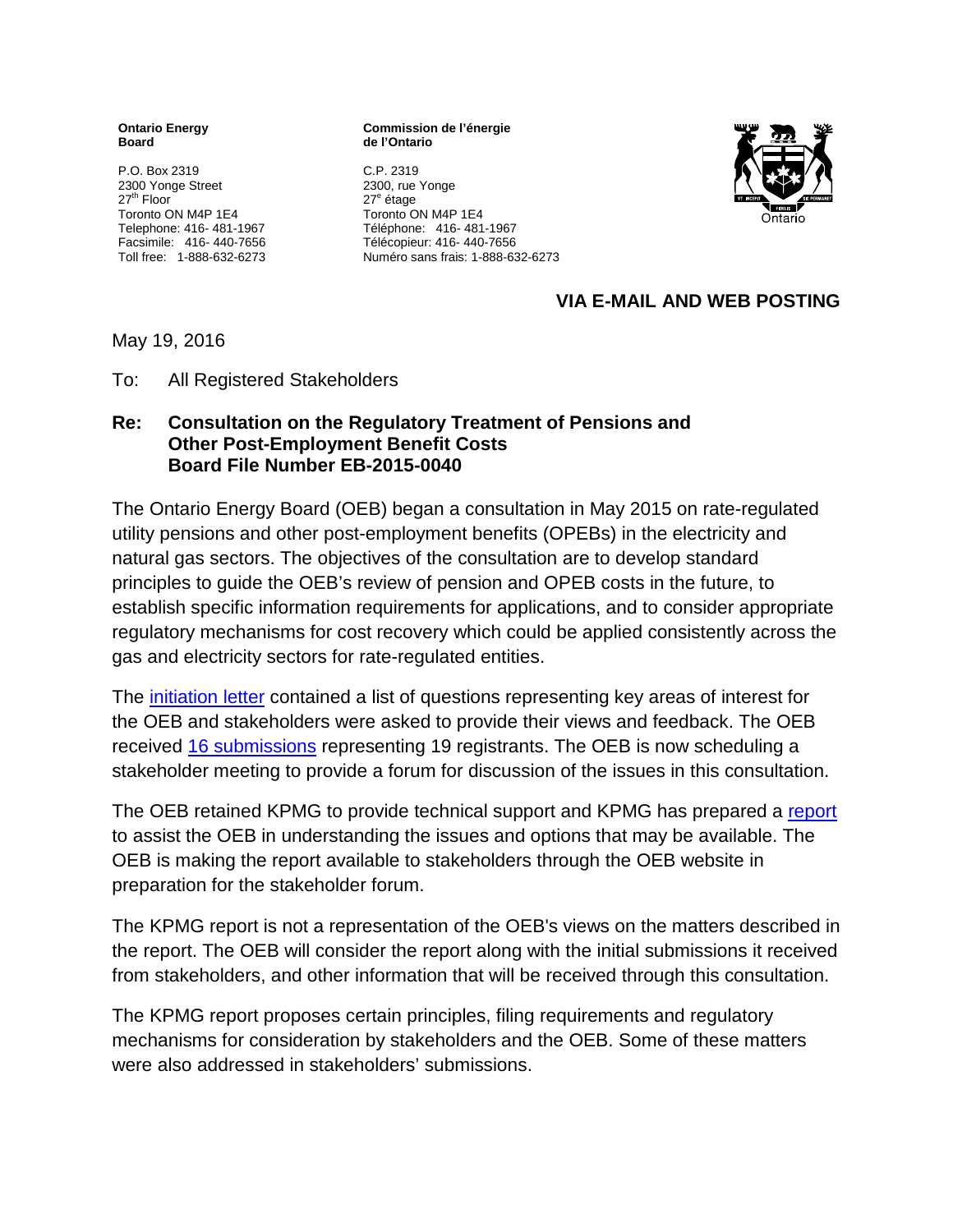Several stakeholders referred to the principles enunciated in the OEB's [Report of the](http://www.ontarioenergyboard.ca/oeb/_Documents/EB-2008-0408/IFRS_Board_Report_20090728.pdf)  [Board: Transition to International Financial Reporting Standards,](http://www.ontarioenergyboard.ca/oeb/_Documents/EB-2008-0408/IFRS_Board_Report_20090728.pdf) which will be considered by the OEB in this consultation and are appended to this letter as Attachment A. The OEB intends to use any principles developed through this consultation to guide the assessment of any new information requirements and regulatory mechanisms for recovery of pension and OPEB costs.

Any information requirements will be considered in the context of the OEB's existing filing requirements and the OEB's approach to regulation established with the renewed regulatory framework. The benefits of developing consistent regulatory mechanisms for pensions and OPEBs, as opposed to continuing to address pensions and OPEB issues case-by-case, will be assessed in this consultation, as well as which mechanisms would facilitate the setting of just and reasonable rates for gas and electricity utilities.

The OEB recognizes that issues relating to pensions and OPEBs may arise in individual applications before this consultation is concluded. OEB panels will continue to consider proposals in the context of those applications to determine appropriate treatments.

The OEB will determine next steps in this consultation and what policy direction is required if any, following the stakeholder forum.

# Stakeholder Forum: July 19, 2016

The OEB will convene a stakeholder meeting beginning July 19, 2016, and continuing July 20, 2016 if necessary, to provide a forum for discussion of the issues in this consultation. The meeting will consist of three parts:

- 1. Introduction and overview of pension and OPEB accounting and the methods presently used by Ontario's regulated utilities. This overview will be presented by KPMG to inform and update the consultation participants.
- 2. Presentation of the KPMG report, with an opportunity for participants to ask questions of KPMG.
- 3. Stakeholder presentations, with an opportunity for other participants to ask questions of the presenters. This is also an opportunity for stakeholders to update their written submissions on the OEB's questions in the May 14<sup>th</sup> letter.

Attachment B to this letter is a draft issues list for the stakeholder meeting. The OEB invites comments on the issues list, including suggested revisions for the OEB's consideration. Stakeholders who wish to file comments on the draft issues list must do so by **June 9, 2016**. A final issues list and agenda will be circulated to registered parties in advance of the stakeholder meeting.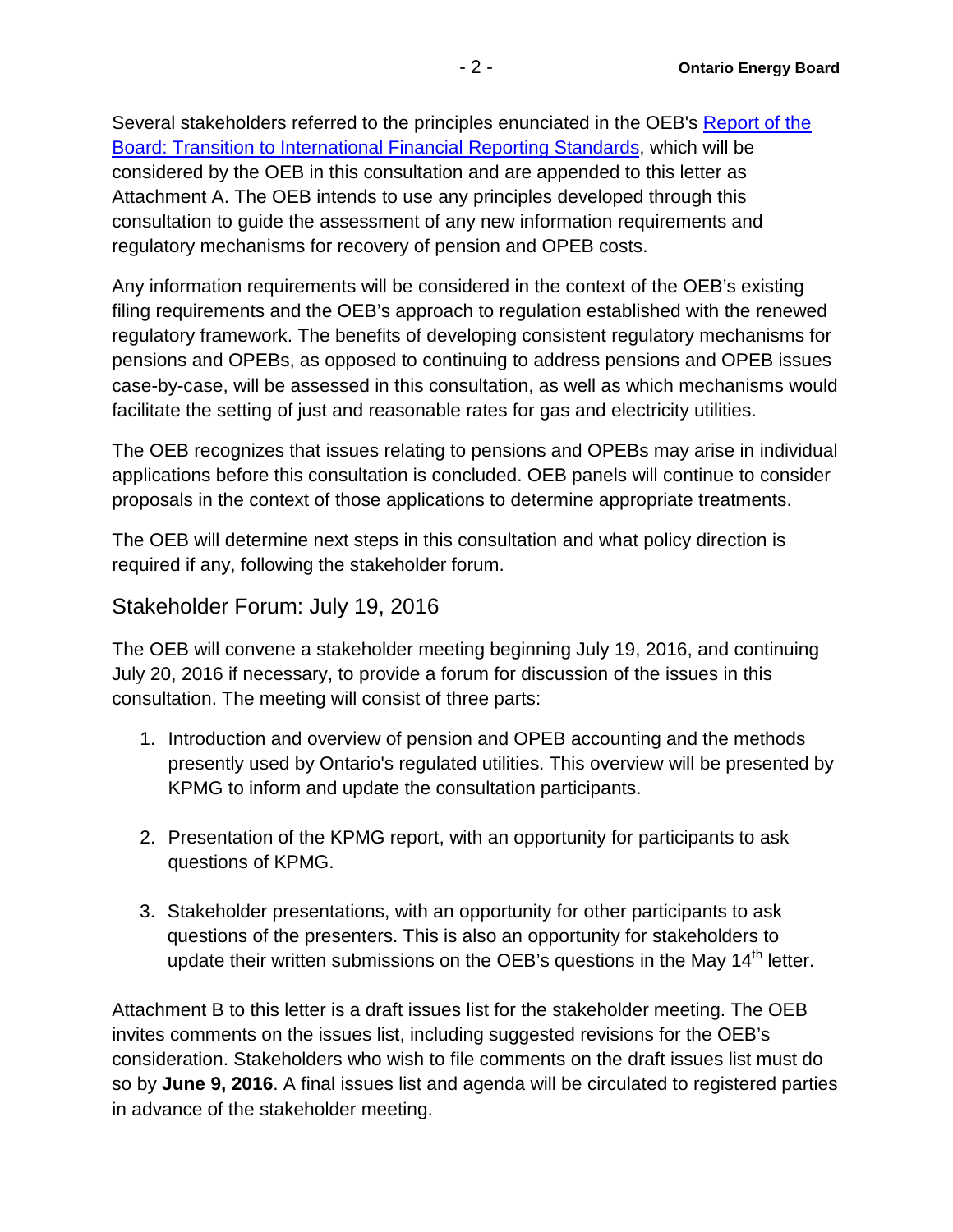Stakeholders who wish to make a presentation at the forum must write to the OEB at the address below by **June 9, 2016** to reserve a place on the agenda.

The stakeholder forum and the materials considered in this consultation will be publicly accessible through the OEB website.

Questions on this consultation can be addressed to Jennifer Lea at [jennifer.lea@ontarioenergyboard.ca](mailto:jennifer.lea@ontarioenergyboard.ca) or 416-440-7631.

Yours truly,

*Original signed by*

Kirsten Walli Board Secretary

Appendices: Appendix A: Principles Adopted for IFRS Transition Appendix B: Draft Issues List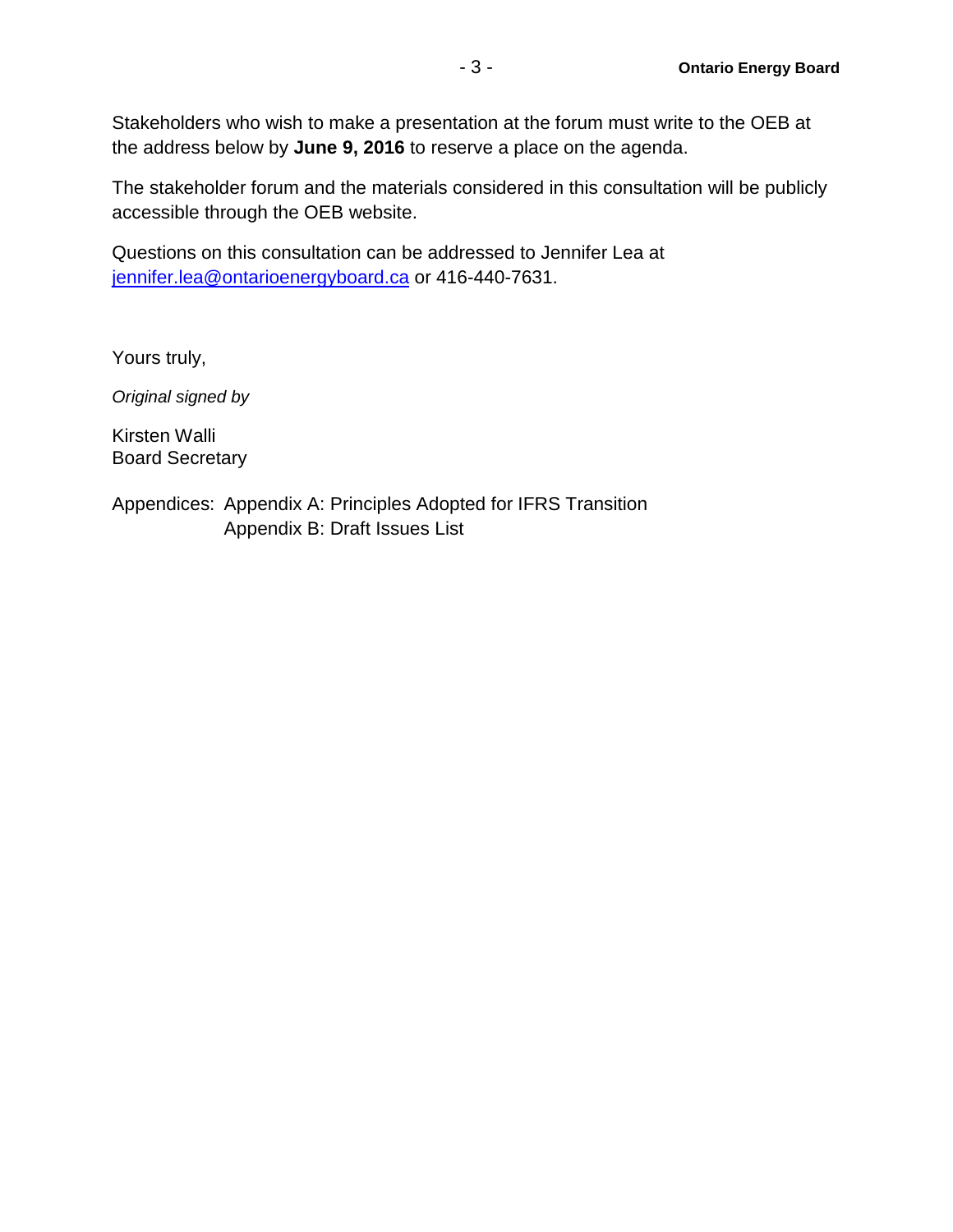## **Appendix A Principles Adopted for IFRS Transition** To Cover Letter Dated May 19, 2016 EB-2015-0040

## **1. Principles (of IFRS Transition)**

- 1.1 The methodologies used by the Board to establish just and reasonable rates have not always been the same as those used for external financial reporting purposes. The Board has and will retain the authority to establish regulatory accounting and regulatory reporting requirements. While IFRS accounting requirements are an important consideration in determining regulatory requirements, the objective of just and reasonable rates will continue to be the primary driver of such requirements.
- 1.2 Future regulatory accounting and regulatory reporting requirements established by the Board will continue to be based on sound regulatory principles. These principles include fairness, minimizing intergenerational inequity and minimizing rate volatility.
- 1.3 Future regulatory accounting and regulatory reporting requirements established by the Board will, in taking into account IFRS requirements, balance the effects on both customers and shareholders.
- 1.4 Future regulatory accounting and regulatory reporting requirements established by the Board will be aligned with IFRS requirements as long as that alignment is not inconsistent with sound regulatory rate making principles.
- 1.5 Future regulatory accounting and regulatory reporting requirements established by the Board will be universal and standardized for all utilities, while recognizing that utility-specific issues can be addressed through a utility's applications. The Board will not require modified IFRS filing and reporting requirements for utilities that are not otherwise required to adopt IFRS for financial reporting purposes.

**Source:** *[Report of the Board: Transition to International Financial Reporting](https://www.google.com/url?q=http://www.ontarioenergyboard.ca/oeb/_Documents/EB-2008-0408/IFRS_Board_Report_20090728.pdf&sa=U&ved=0ahUKEwjopuSRmcPMAhXDLsAKHcS8Bl8QFggHMAE&client=internal-uds-cse&usg=AFQjCNH8rg1AZDfoByQepMj4D5-hdsS49Q)  [Standards](https://www.google.com/url?q=http://www.ontarioenergyboard.ca/oeb/_Documents/EB-2008-0408/IFRS_Board_Report_20090728.pdf&sa=U&ved=0ahUKEwjopuSRmcPMAhXDLsAKHcS8Bl8QFggHMAE&client=internal-uds-cse&usg=AFQjCNH8rg1AZDfoByQepMj4D5-hdsS49Q)* **(EB-2008-0408), July 28, 2009, Appendix 2: Summary of Board Policy**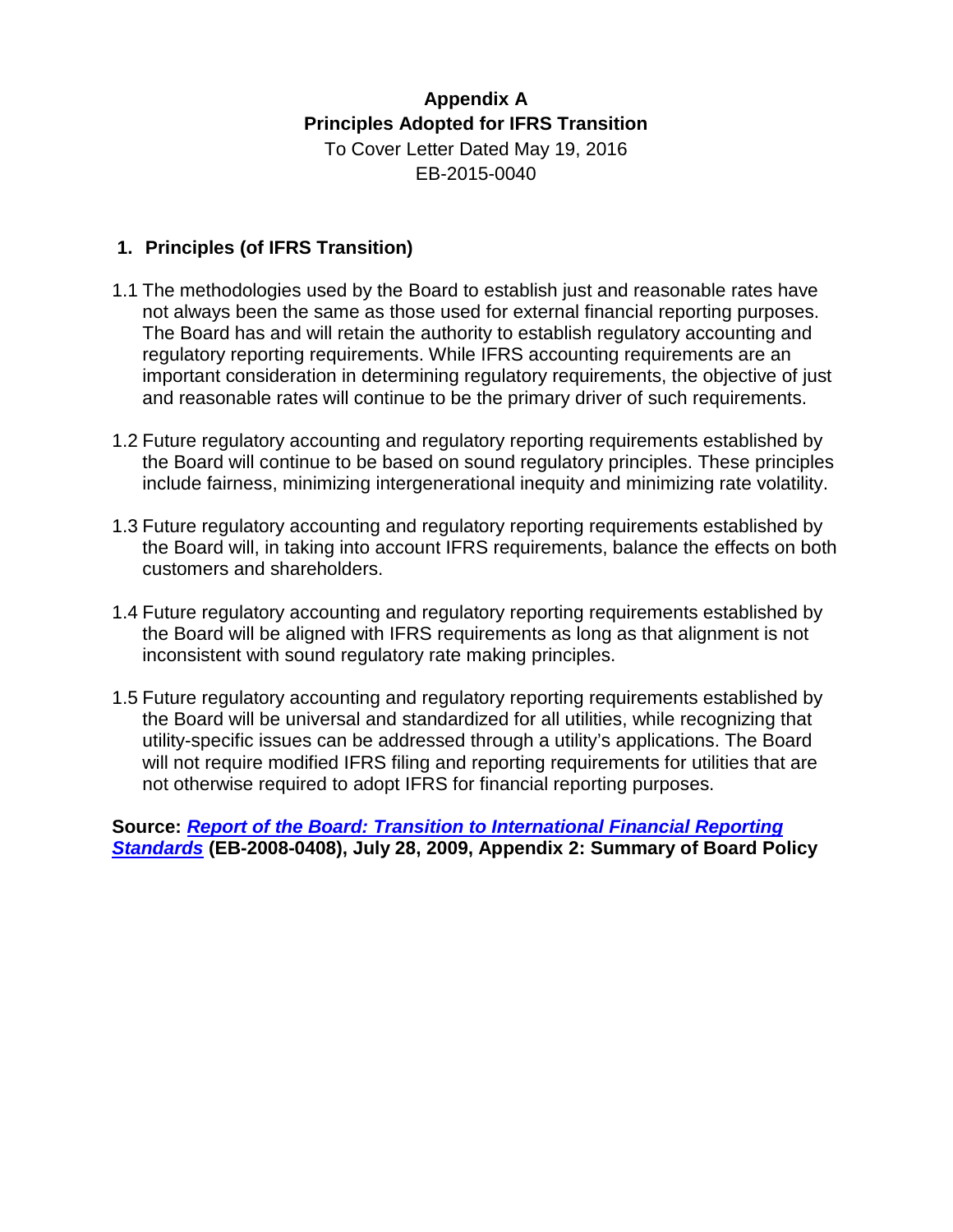#### **Appendix B Draft Issues List** To Cover Letter Dated May 19, 2016 EB-2015-0040

On May 14, 2015, the OEB issued its initial communication to stakeholders regarding the consultation process on the regulatory treatment of pension and OPEB costs. As part of that communication, stakeholders were provided with a list of questions representing key areas of interest for the OEB and were asked to provide their views and feedback. On May 19, 2016, the OEB circulated a [report](http://www.ontarioenergyboard.ca/oeb/_Documents/EB-2015-0040/KPMG_Report_Pension-OPEB_20160415.pdf) from KPMG to assist with this consultation.

The OEB invites stakeholders to provide their comments on the draft issues list below. The draft issues are based on the initial set of questions in the OEB's initiation letter. The issues will form the basis for the discussion at the upcoming stakeholder forum. Stakeholders who wish to file comments on these draft issues must do so by **June 9, 2016**. A final issues list and agenda will be circulated to registered parties in advance of the stakeholder meeting.

## **Draft Issues:**

#### *General Principles*

- 1. What principles should the OEB adopt in addressing pension and OPEB issues?
- 2. Are there other types of costs previously considered by the OEB that provide suitable analogies for the consideration of pension and OPEB issues?

## *Information Requirements*

- 3. Should the applicants be required to compare their pension and OPEB costs to industry norms and/or other benchmarks?
- 4. What other relevant information should the Board evaluate in order to effectively assess the pension and OPEB costs that a rate-regulated entity is seeking to be included in the rates charged to customers?

## *Accounting and Recovery in Rates*

- 5. a) Should the OEB establish accounting and recovery methods for both the electricity and gas sectors?
	- b) What criteria should be considered to determine the appropriate approach?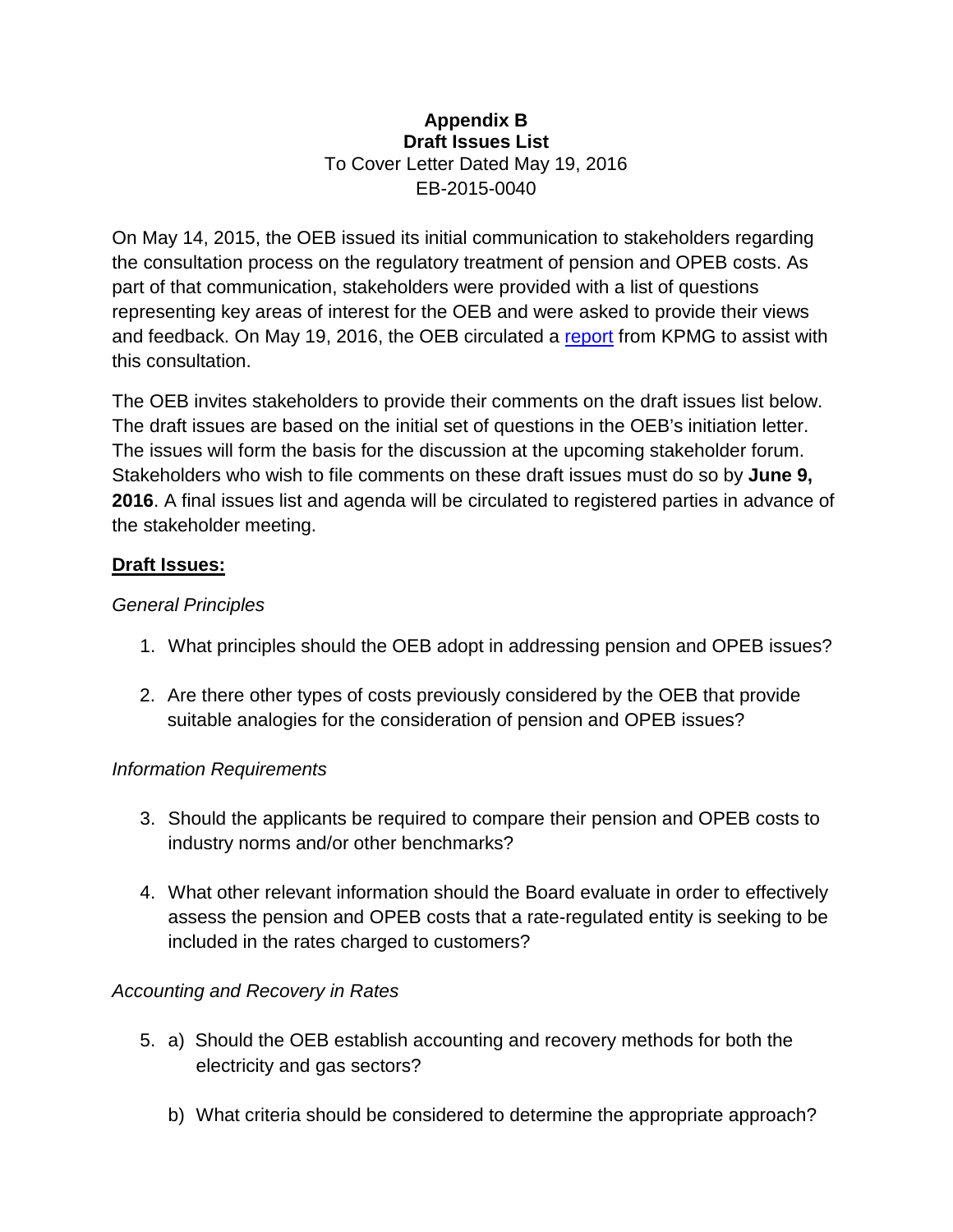- *c)* If one method is adopted, what should it be: cash (pay-as-you-go) basis, funding contribution basis, accrual (accounting cost) basis or another method?
- d) Should the method for recovering costs relating to registered pension plans be different from that used for unregistered pension plans and OPEB plans?
- 6. a) Should the OEB take into account impacts on financial reporting (US GAAP, ASPE and IFRS), legal, and tax matters?
	- b) If so, what are the issues that should be considered when determining the appropriate approach?
	- c) For comparative analysis, how should the OEB address differences that arise from (driven by) the basis of accounting that is used by a rate-regulated utility? For example, the treatment of re-measurements under IFRS is different to their treatment under US GAAP and ASPE.
- 7. a) Would it be appropriate to establish a deferral or variance account(s) in association with the approaches discussed above in numbers 5) and 6) respectively?
	- b) How should the account(s) operate?
	- c) Should interest be applied to the account(s), and if so, why?
	- d) How should the transition from the current practice to the new method of recovery be addressed?
		- i. Should the transition be phased-in, applied retrospectively with catch-up adjustments for prior periods, prospectively with no adjustments for prior periods or a combination of any of these methods?
		- ii. Should a generic approach be used or should the transition be addressed on a case-by-case basis?
- 8. a) Would it be appropriate to establish some form of segregated fund or similar set-aside mechanism for amounts which are collected from ratepayers before they are paid out?
	- b) What tax, legal, accounting or other issues arise?